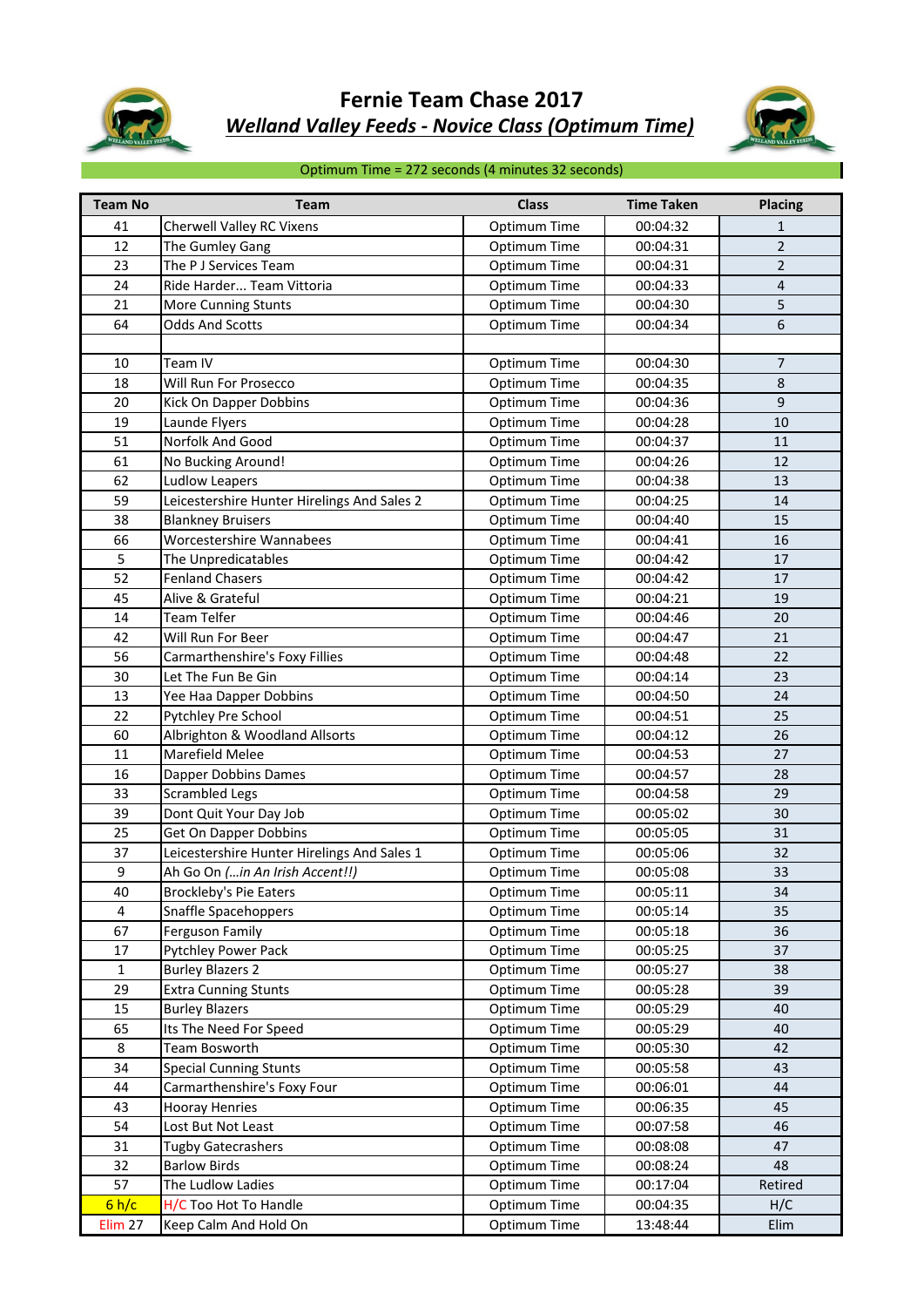

### **Fernie Team Chase 2017** *Welland Valley Feeds - Novice "SPEED" Class*



| <b>Team No</b> | Team                              | <b>Class</b>         | <b>Time Taken</b> | <b>Placing</b> |
|----------------|-----------------------------------|----------------------|-------------------|----------------|
| 48             | Oaktree Chasers                   | <b>Speed Section</b> | 00:03:35          |                |
| 26             | <b>Yet More Cunning Stunts</b>    | <b>Speed Section</b> | 00:03:39          | $\overline{2}$ |
| 36             | The Bees Knees                    | Speed Section        | 00:03:41          | 3              |
| 46             | The Why Nots                      | <b>Speed Section</b> | 00:03:56          | 4              |
| 49             | Warham Wizards                    | <b>Speed Section</b> | 00:03:59          | 5              |
| 7              | <b>Riding Randoms</b>             | <b>Speed Section</b> | 00:04:24          | 6              |
|                |                                   |                      |                   |                |
| 55             | Waveney Whats Up Doc              | <b>Speed Section</b> | 00:04:30          | 7              |
| 28             | Fernie Fine Fillies               | <b>Speed Section</b> | 00:04:31          | 8              |
| 35             | 50 Shades Of Neigh                | <b>Speed Section</b> | 00:04:32          | 9              |
| 53             | <b>Team Watts Lilleshall</b>      | <b>Speed Section</b> | 00:04:39          | 10             |
| 58             | <b>Eastbury Edge Oppers</b>       | <b>Speed Section</b> | 00:04:41          | 11             |
| 50             | Waveney Rebel Alliance            | Speed Section        | 00:04:47          | 12             |
| 2              | Hold On & Hope!                   | Speed Section        | 00:05:30          | 13             |
| 3              | Withdrawn Go Go Go Dapper Dobbins | Speed Section        | Ret               |                |
| 63             | <b>Helshaw Flyers</b>             | Speed Section        | Elim              |                |
| 47             | <b>Speedy Cunning Stunts</b>      | <b>Speed Section</b> | <b>Elim</b>       |                |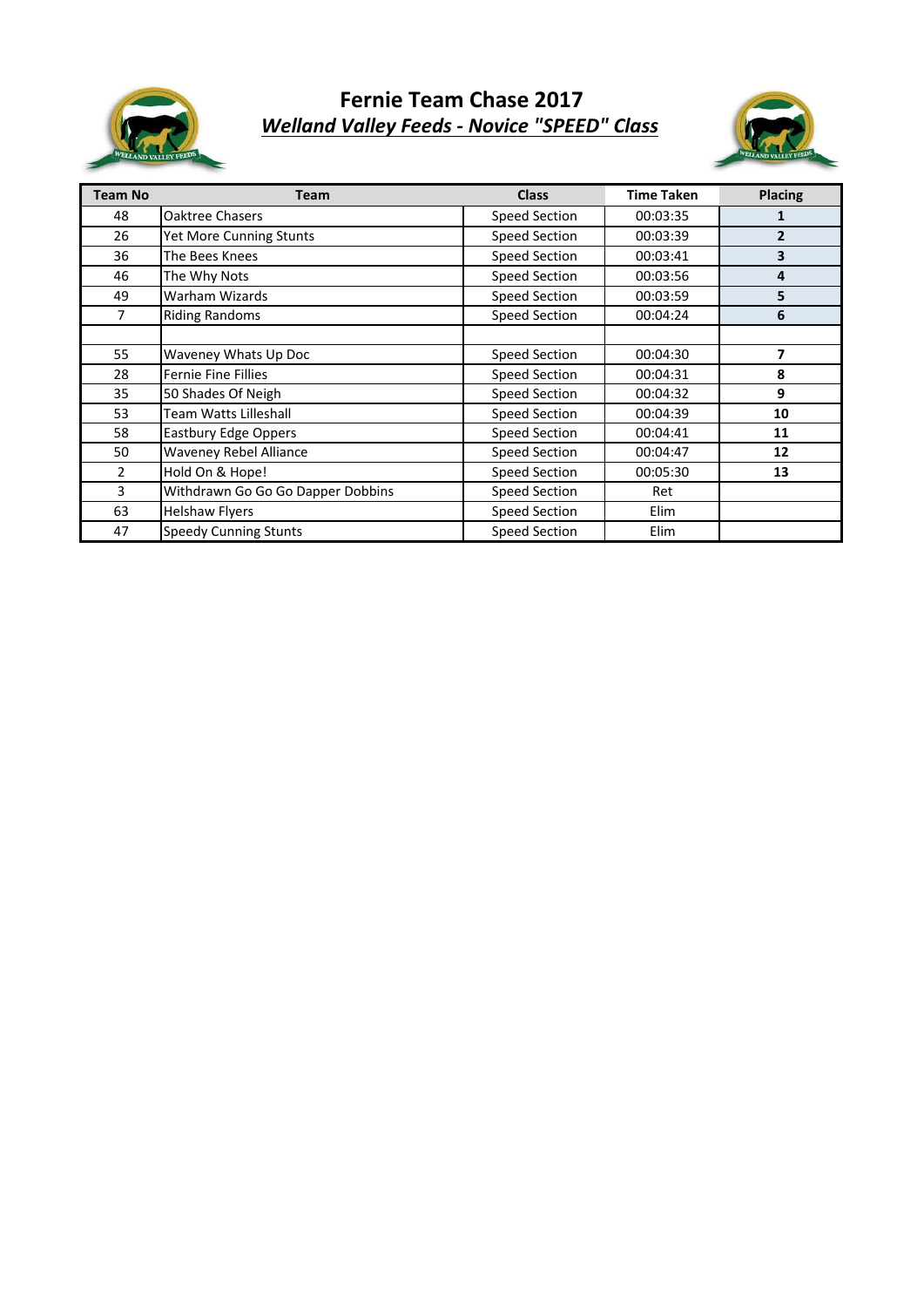

*Fernie Team Chase 2017 Skinner's Pet Foods Open Qualifier*



## *for Skinners Pet Foods British National Team Chase Championship*

| <b>Number</b>  | <b>Team</b>                                     | Penalty | <b>Total time</b> | <b>Final Position</b> |  |  |
|----------------|-------------------------------------------------|---------|-------------------|-----------------------|--|--|
| $\overline{4}$ | Relentless                                      |         | 00:04:15          | $\mathbf{1}$          |  |  |
| 13             | Fox Grant Dot Com                               |         | 00:04:22          | $\overline{2}$        |  |  |
| 17             | Wishful Thinkers Too                            |         | 00:04:30          | 3                     |  |  |
| 15             | Team Ride-Away 1                                |         | 00:04:31          | $\overline{4}$        |  |  |
| 5              | The Boring Gorings                              |         | 00:04:58          | 5                     |  |  |
| $\overline{2}$ | The Cunning Stunts                              |         | 00:05:15          | 6                     |  |  |
| $\overline{3}$ | <b>Berkeley Blazers</b>                         |         | 00:05:20          | $\overline{7}$        |  |  |
| $\overline{7}$ | <b>RAU Mad Hatters</b>                          |         | 00:05:24          | 8                     |  |  |
| 8              | UB Scared Hitless (sponsored by Utility Bidder) |         | 00:05:36          | 9                     |  |  |
| 9              | <b>Berkeley Balls</b>                           |         | 00:05:43          | 10                    |  |  |
|                |                                                 |         |                   |                       |  |  |
| 11             | Equiboodlers Blue                               |         | 00:05:45          | 11                    |  |  |
| 14             | <b>GB Print Electrical Pheasant Pluckers</b>    |         | 00:05:58          | 12                    |  |  |
| 18             | Eliminated Dr Cook Quits the Bit                |         | 02:05:59          | 13                    |  |  |
| 16             | <b>Eliminated The Cupid Stunts</b>              |         | 02:13:09          | 14                    |  |  |
| 12             | <b>Eliminated Holly Flight</b>                  |         | 02:26:39          | 15                    |  |  |
| 6              | <b>Retired Fox Grant Thrusters</b>              |         | 02:47:47          | 16                    |  |  |
| $\mathbf{1}$   | <b>Retired Bull And Heifers</b>                 |         | 04:25:51          | 17                    |  |  |
| 10             | <b>Waveney Bargain Basement</b>                 |         | 00:05:54          | 18                    |  |  |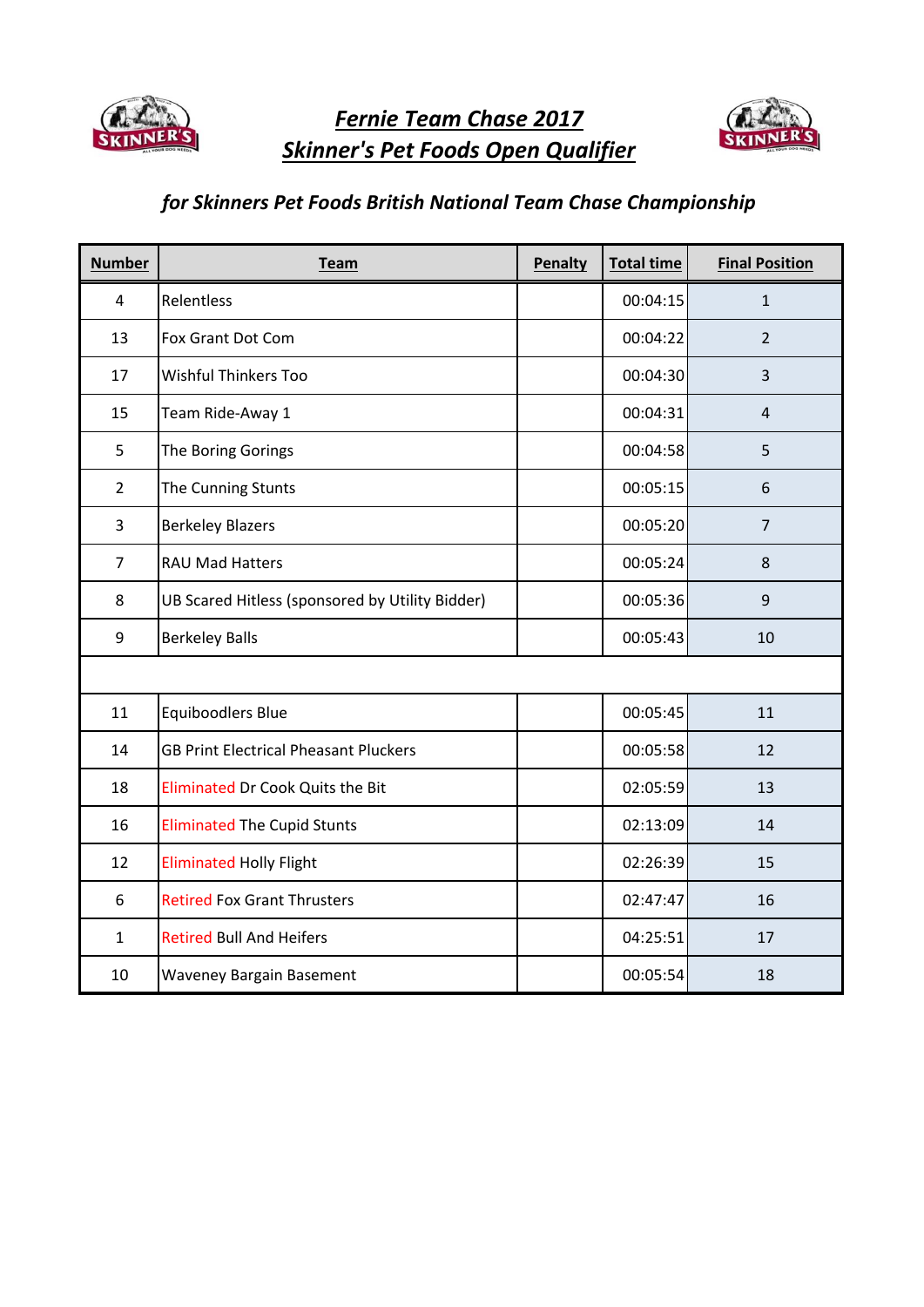#### **Fernie Team Chase 2017 17th Annual UK Hunt Team Chase**

| Team<br><b>No</b> | <b>Team Name</b>                             | <b>Speed Section</b><br><b>Time inc Pens</b> | Penalty | Within 30 sec<br>of Fastest over<br>entire course | <b>Total Time</b> | Final<br>Position |                                                                |
|-------------------|----------------------------------------------|----------------------------------------------|---------|---------------------------------------------------|-------------------|-------------------|----------------------------------------------------------------|
| 16                | <b>Cottesmore Racers</b>                     | 00:01:36                                     |         | Υ                                                 | 00:01:36          | $\mathbf{1}$      | <b>Best Adjacent Hunts Team</b><br>(Admiral Hill Founders Cup) |
| $\mathbf{1}$      | Cambridge Drag'uns                           | 00:01:41                                     |         | Υ                                                 | 00:01:41          | $\overline{2}$    |                                                                |
| 10                | Worcestershire Awesome Foursome              | 00:01:45                                     |         | Υ                                                 | 00:01:45          | 3                 |                                                                |
| $\overline{7}$    | Pop Quorn                                    | 00:01:47                                     |         | Υ                                                 | 00:01:47          | $4 =$             |                                                                |
| 8                 | Fernie Folk                                  | 00:01:47                                     |         | Υ                                                 | 00:01:47          | $4 =$             | <b>Best Fernie Team</b><br>(Beeby Hubbard Cup)                 |
| $\overline{2}$    | <b>Cottesmore Chasers</b>                    | 00:01:50                                     |         | Υ                                                 | 00:01:50          | 6                 |                                                                |
|                   |                                              |                                              |         |                                                   |                   |                   |                                                                |
| 14                | The Farmers Bloodhounds                      | 00:01:51                                     |         |                                                   | 00:01:51          | $\overline{7}$    |                                                                |
| 6                 | <b>Taunton Vale Foxhounds</b>                | 00:01:52                                     |         |                                                   | 00:01:52          | 8                 |                                                                |
| 4                 | Fernie Forever                               | 00:01:53                                     |         |                                                   | 00:01:53          | 9                 |                                                                |
| 15                | <b>Fernie Fanatics</b>                       | 00:01:58                                     |         |                                                   | 00:01:58          | 10                |                                                                |
| 17                | Saucy Worcesters                             | 00:01:58                                     |         |                                                   | 00:01:58          | 11                |                                                                |
| 11                | <b>Woodland Pytchley Prosecco Princesses</b> | 00:02:06                                     |         |                                                   | 00:02:06          | 12                |                                                                |
| 9                 | <b>Heythrop Hooligans</b>                    | 00:02:09                                     |         |                                                   | 00:02:09          | 13                |                                                                |
| 3                 | <b>Ludlow Lunatics</b>                       | 00:02:10                                     |         |                                                   | 00:02:10          | 14                |                                                                |
| 13                | Pytchley Rocolobo                            | 00:02:20                                     |         |                                                   | 00:02:20          | 15                |                                                                |
| 12                | <b>Fitz And Starts</b>                       | 00:02:29                                     |         |                                                   | 00:02:29          | 16                |                                                                |
| 5                 | Carmarthenshire Flying Foxes                 |                                              |         |                                                   |                   | W/D               |                                                                |